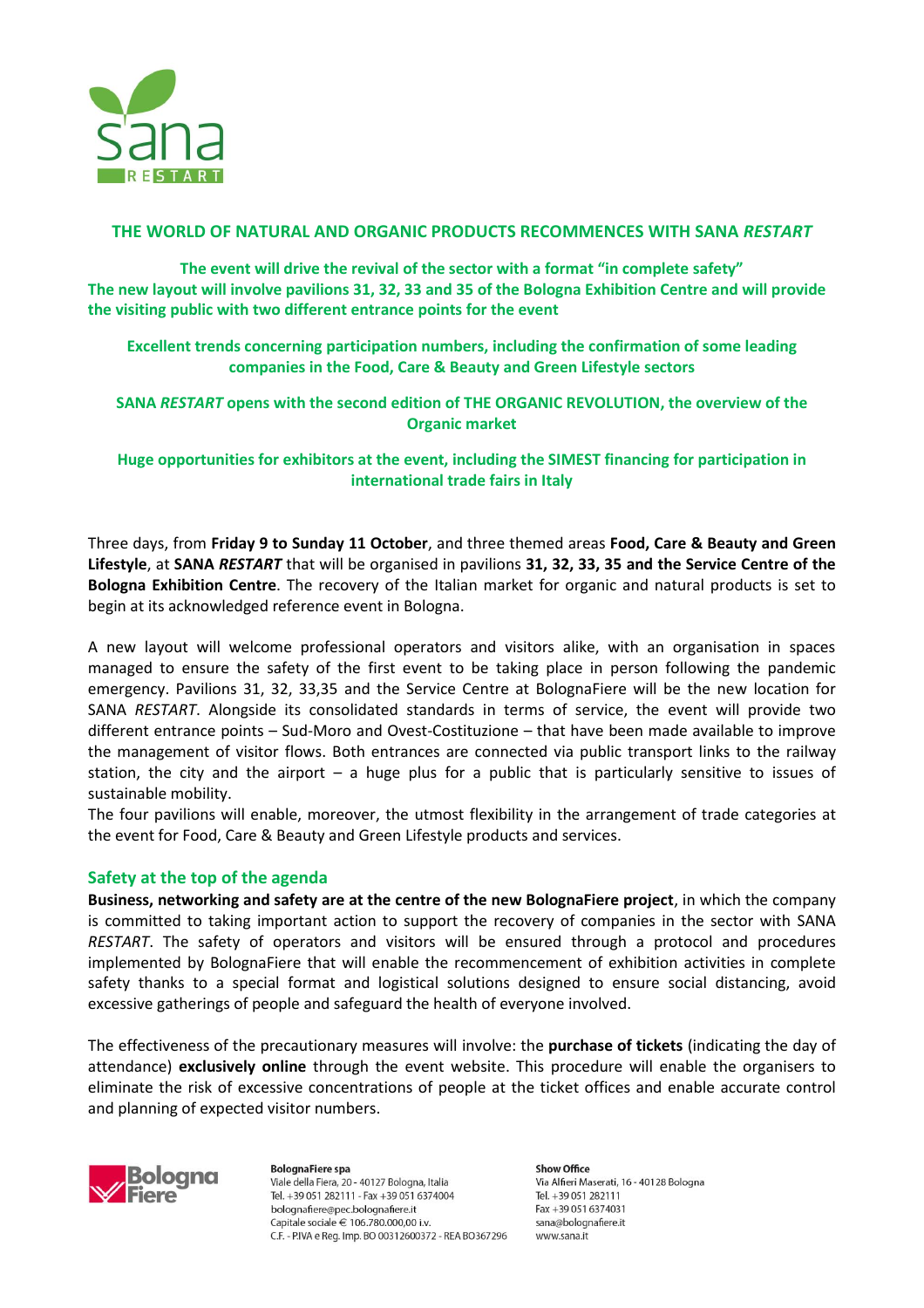

**On the safety front, every space at the exhibition site will be subject to specific attention**. Among the many actions will be: the sanitisation of spaces used prior to opening each day, temperature checks of all participants using infrared cameras; the wearing of face masks as a condition for accessing the event; the widespread availability of sanitising gels; the presence of Wi-Fi control room systems to identify the areas with greater concentrations of people; great attention to air recycling and the hygiene/sanitisation of the spaces; management of the café's and catering in such a away as to ensure distancing also with new services for booking slots online and catering delivered to the stands.

**Showing a marked appreciation for the approach formulated by BolognaFiere are the exhibitors, who have been subscribing in great numbers to attend SANA** *RESTART*: companies' confidence in the event and demand to take part have grown, with attendees including important market leaders confirming a general climate of revival and a determination to meet, in person, with the sector's business community.

## **New partnerships, new appointments, important confirmations**

**Slow Food, FederBio and BolognaFiere** have signed a strategic agreement to make further business tools available to companies, enabling SANA *RESTART* to intercept an important segment of the public: activists and those associated with the Slow Food movement that also shares values, such as the attention towards sustainability and the environment, that at SANA find ample and acknowledged space.

### **THE ORGANIC REVOLUTION, the overview of the organic market in Bologna**

The initiative, promoted by BolognaFiere in collaboration with **FederBio/AssoBio** and with the organisational secretary of Nomisma, returns this year on the opening day of the event with a second edition dedicated to discussions between institutions, key players in the market and experts in the sector on important themes, such as protecting the environment, climate change and biodiversity, in light of the European Green Deal and the health emergency.

The ORGANIC REVOLUTION event will also see the presentation of the eagerly anticipated **SANA 2020 Observatory**, the tool that monitors the key numbers from the organic sector, from production to market size. The Observatory is promoted by BolognaFiere and curated by Nomisma, with the support of FederBio, AssoBio and the support of the Italian Trade Agency.

# **Great opportunities for exhibitors at SANA** *RESTART* **with the option of accessing SIMEST financing for participation in international trade fair events in Italy**

As part of the interventions established relating to the recovery of the Italian trade fair sector and connected measures to support SMEs, the decree extending finance at subsidised rates has been confirmed also for participation at international trade fairs, like SANA, which take place in Italy. *Ministry of Foreign Affairs and Cooperation – Decree 11 June 2020 – Extension to Countries of the European Union of the operations of the fund 394/81. (20A04004) – GU General series n. 188 of 28-07-2020.*



**BolognaFiere spa** Viale della Fiera, 20 - 40127 Bologna, Italia Tel. +39 051 282111 - Fax +39 051 6374004 bolognafiere@pec.bolognafiere.it Capitale sociale  $\in$  106.780.000.00 i.v. C.F. - P.IVA e Rea. Imp. BO 00312600372 - REA BO367296

**Show Office** Via Alfieri Maserati, 16 - 40128 Bologna Tel. +39 051 282111 Fax +39 051 6374031 sana@bolognafiere.it www.sana.it